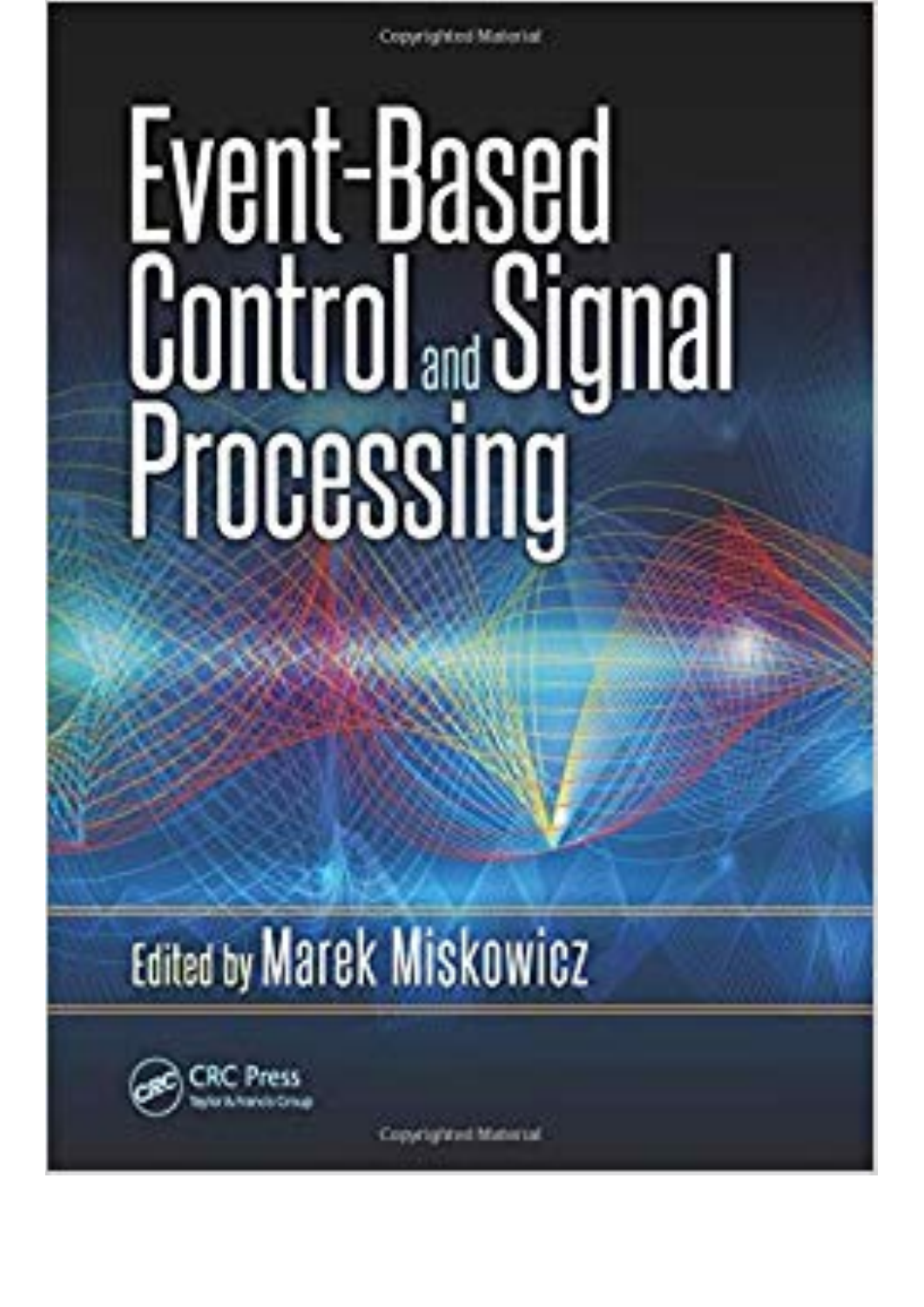**Marek Miskowicz**

**Event-Based Control and Signal Processing (Embedded Systems)**

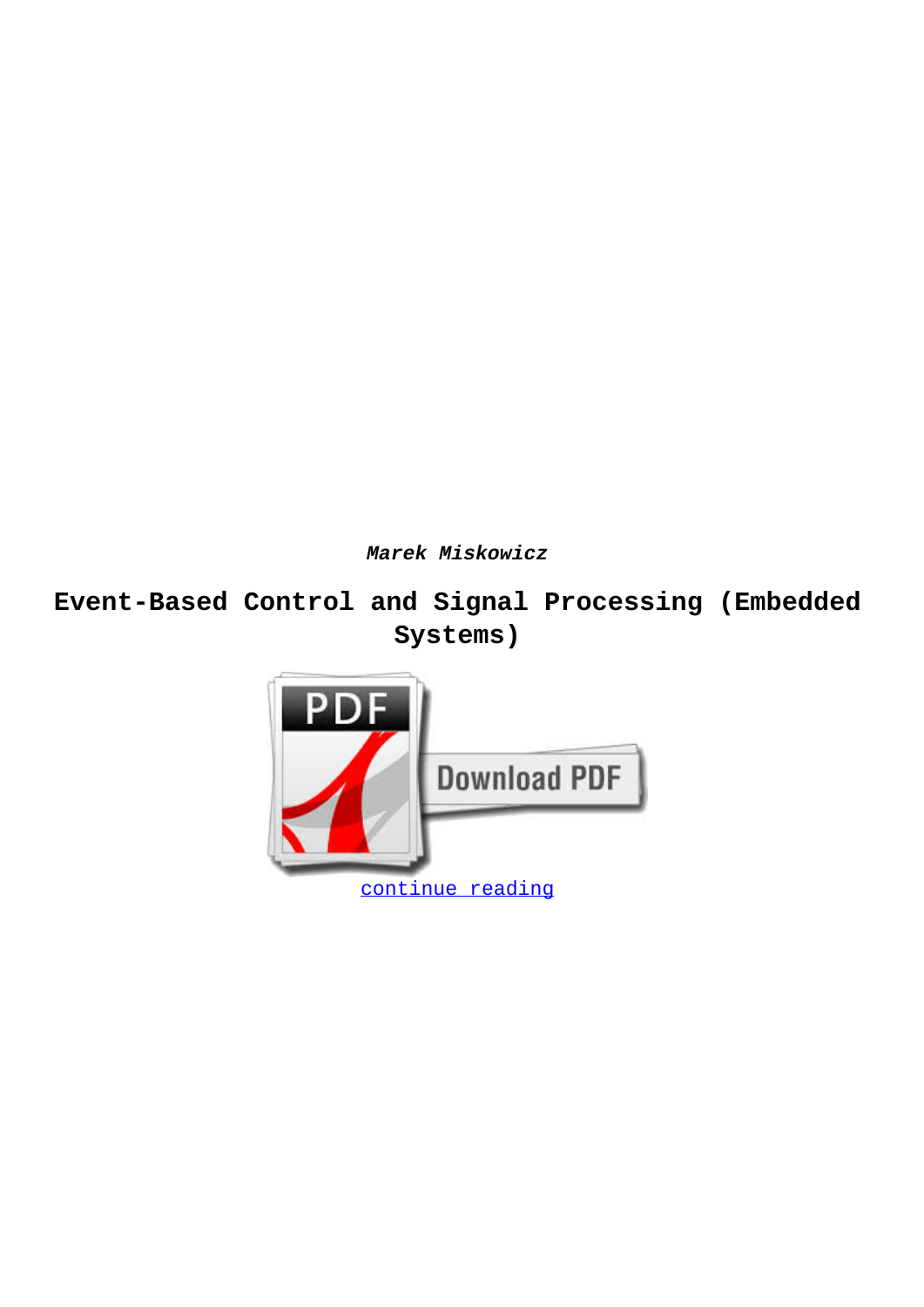Event-based systems certainly are a class of reactive systems deployed in a broad spectral range of engineering disciplines including control, communication, signal processing, and electronic instrumentation. Actions in event-based systems are triggered in response to occasions usually representing a significant change of the state of controlled or monitored physical variables. Featuring 23 chapters contributed by more than 60 leading researchers from all over the world, this reserve covers: Methods of analysis and style of event-structured control and signal processing Event-powered control and optimization of hybrid systems Decentralized event-triggered control Periodic event-triggered control Model-centered event-triggered control and event-triggered generalized predictive control Event-structured intermittent control in guy and machine Event-structured PID controllers Event-based state estimation Self-triggered and team-triggered control Event-triggered and time-triggered real-time architectures for embedded systems Event-based continuous-time signal acquisition and DSP Statistical event-based signal processing in distributed detection and estimation Asynchronous spike event coding technique with address event representation Eventbased processing of non-stationary signals Event-structured digital (FIR and IIR) filter systems Event-based regional bandwidth estimation and transmission reconstruction Event-Centered Control and Signal Processing may be the first extensive research on both event-based control and event-based signal processing, presenting scientific contributions at the cutting edge of modern technology and engineering. Event-Centered Control and Transmission Processing examines the event-based paradigm in charge, communication, and transmission processing, with a focus on implementation in networked sensor and control systems. Presently, the economical use of constrained technical resources is a crucial issue in various application domains because many systems become more and more networked, wireless, and spatially distributed. Event-based systems adopt a style of calls for assets only if it is necessary, and therefore, they are characterized by efficient utilization of communication bandwidth, computation capacity, and energy budget.